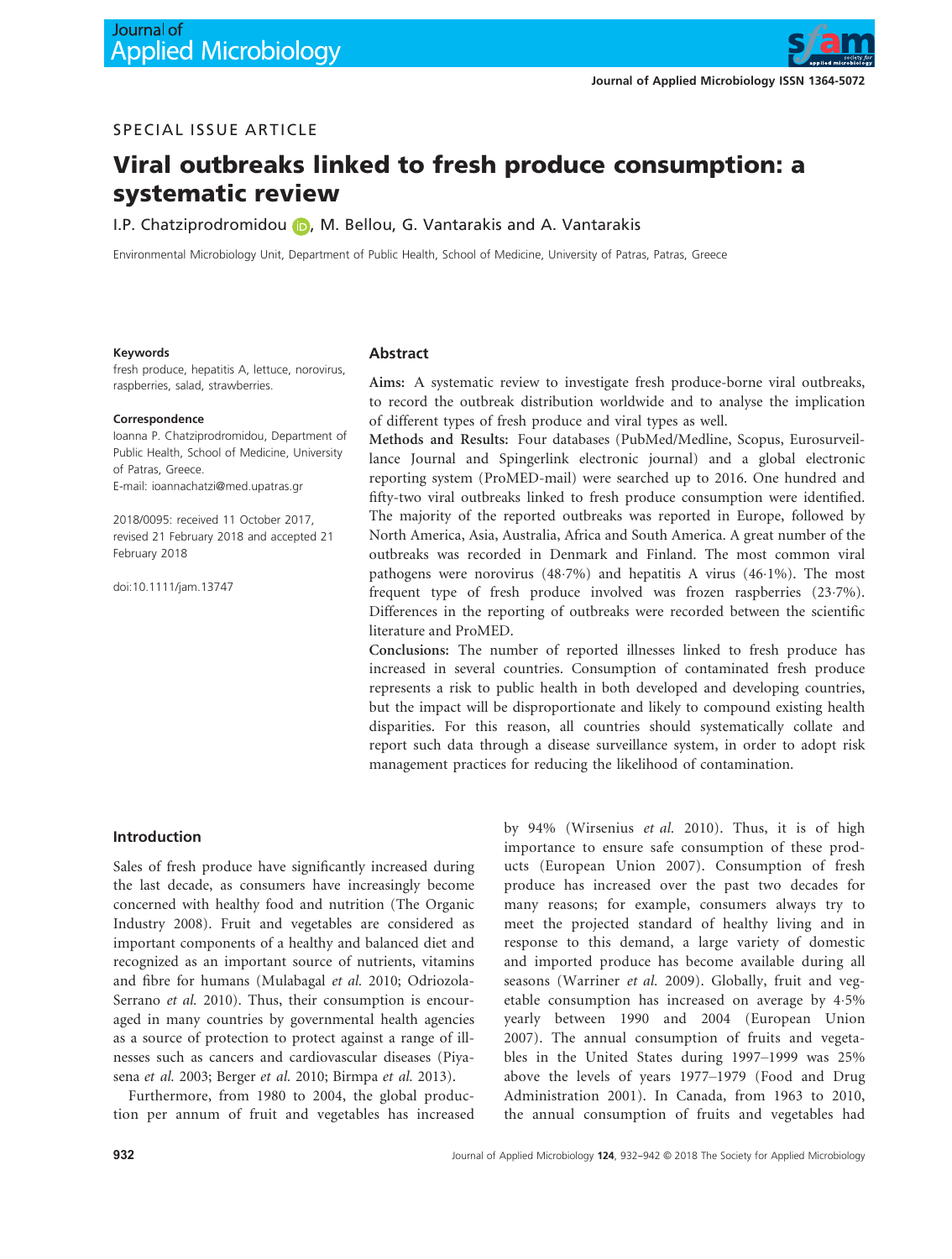increased by 56% and 26% respectively (Olaimat and Holley 2012).

While fruit and vegetables are clearly considered as part of a healthy diet, foodborne illnesses related to the consumption of fresh produce is widely reported (Lynch et al. 2009). Fresh and freshly cut produce is responsible for a growing number of foodborne disease outbreaks each year (Beuchat 2002). Raw fruits and vegetables have been known to serve as vehicles of human diseases for at least a century. Thus, the recognition of raw fruits and vegetables as potential vehicles for the transmission of pathogenic micro-organisms known to cause human diseases is not new. Nevertheless, documented viral outbreaks of foodborne illnesses associated with fruits and vegetables in industrialized countries are relatively rare (Public Health Laboratory Service 2017). For instance, in 1996, only 6 of about 200 reported foodborne disease outbreaks in the United Kingdom were associated with the consumption of fruits and vegetables. In recent years, however, the frequency of outbreaks epidemiologically associated with raw fruits and vegetables has been increased in some industrialized countries (e.g. the United States) as a result of a change in dietary habits and an increased import of food (Altekruse et al. 1997). In the United Kingdom, between 1996 and 2006, a total of 88 reported outbreaks was documented with more than 3435 reported cases of illnesses relating to fresh fruits and vegetables (Organization 1998). In 2011, the Advisory Committee on the Microbiological Safety of Food (ACMSF) reported that in the United Kingdom between 2008 and 2010, 531 cases of illness relating to the consumption of fruits and vegetables, including one death were reported (Advisory Committee on the Microbiological Safety of Food 2011). In developing countries, foodborne illnesses caused by contaminated fruits and vegetables are frequent and in some areas they cause a large proportion of illnesses. However, due to the lack of foodborne disease investigation and surveillance in most of these countries, most outbreaks go undetected and the scientific literature reports only a few outbreaks. In 1995– 1996, only a 2% of foodborne disease outbreaks was related to fruits and vegetables in Latin America (PAHO/ INPPAZ 1996). Outbreaks caused by the hepatitis A virus (HAV), the calicivirus, the norovirus (NoV) and Norwalk-like viruses have been associated with the consumption of fresh produce and specifically with the consumption of frozen raspberries or frozen strawberries, lettuce, melons, salads, diced tomatoes and fresh-cut fruit (Pönkä et al. 1999; Beuchat 2002; Maunula et al. 2009; Severi et al. 2015). HAV and norwalk-like viruses are the most commonly documented viral food contaminants (Food and Drug Administration 2001). Outbreaks caused by the NoV are characterized by a mean incubation

period of 24–48 h, although a range from 15 to 60 h has been observed, a mean illness duration of 12–48 h and a high percentage of patients with diarrhea, malaise, fever, nausea and abdominal cramps. On the other hand, outbreaks caused by the HAV are characterized by clinical symptoms such as long incubation periods of 25–30 days and patients usually report fever, malaise, anorexia, nausea, abdominal pain, jaundice and dark urine (Food and Drug Administration 2001).

Until recently, no data were available concerning the prevalence of the NoV on fresh produce. Nevertheless, NoV outbreaks, which have been reported, were linked to leafy greens (Gallimore et al. 2005; Makary et al. 2009; Ethelberg et al. 2010; Wadl et al. 2010). Soft red fruits have also been implicated in NoV outbreaks (Le Guyader et al. 2004; Maunula et al. 2009). A review of food- and water-borne outbreaks provoked by the NoV, from 2000 to 2007, revealed that in the 425% of the cases the food handler was responsible for the outbreak, contaminating sandwiches and catered meals, followed by water (275%), bivalve shellfish (175%) and fresh produce (125%) (Gaulin et al. 1998).

The lack of appropriate methods to detect the NoV on fresh produce has hampered the testing of this food commodity–pathogen combination. Over the last decade, several methods for the virus, and in particular the NoV, extraction and detection, have been evaluated (Butot et al. 2007; Baert et al. 2009). A cluster of HAV outbreaks associated with green salad onions was reported in the United States in 2003 (Chancellor et al. 2006). The initial outbreaks were centred in a restaurant in Pennsylvania that resulted in 575 cases of HAV and one death (Wheeler et al. 2005b). Although the restaurant was initially identified as the source of the outbreak, subsequent investigation linked it to other cases in Tennessee and Georgia. Later, one farm in Mexico was identified as the most likely source of the virus (Wheeler et al. 2005a). Interestingly, the persistence of the viruses, such as the poliovirus, has shown to be dependent on the vegetable type. For instance, viruses introduced onto green onions remained stable for over 14 days (Kurdziel et al. 2001).

At the preharvest level, contact with polluted irrigation water or organic fertilizers is possible (Wei and Kniel 2010). During harvest, in particular during handpicking of crops, an infected person can transmit the virus. Furthermore, at the postharvest level the produce can be contaminated by contact with polluted process water or during food preparation by infected food handlers (Baert et al. 2008).

To the best of our knowledge this study is the first global systematic review of viral outbreaks linked to fresh produce consumption. A comprehensive epidemiological analysis of viral outbreaks due to fresh produce is scarce.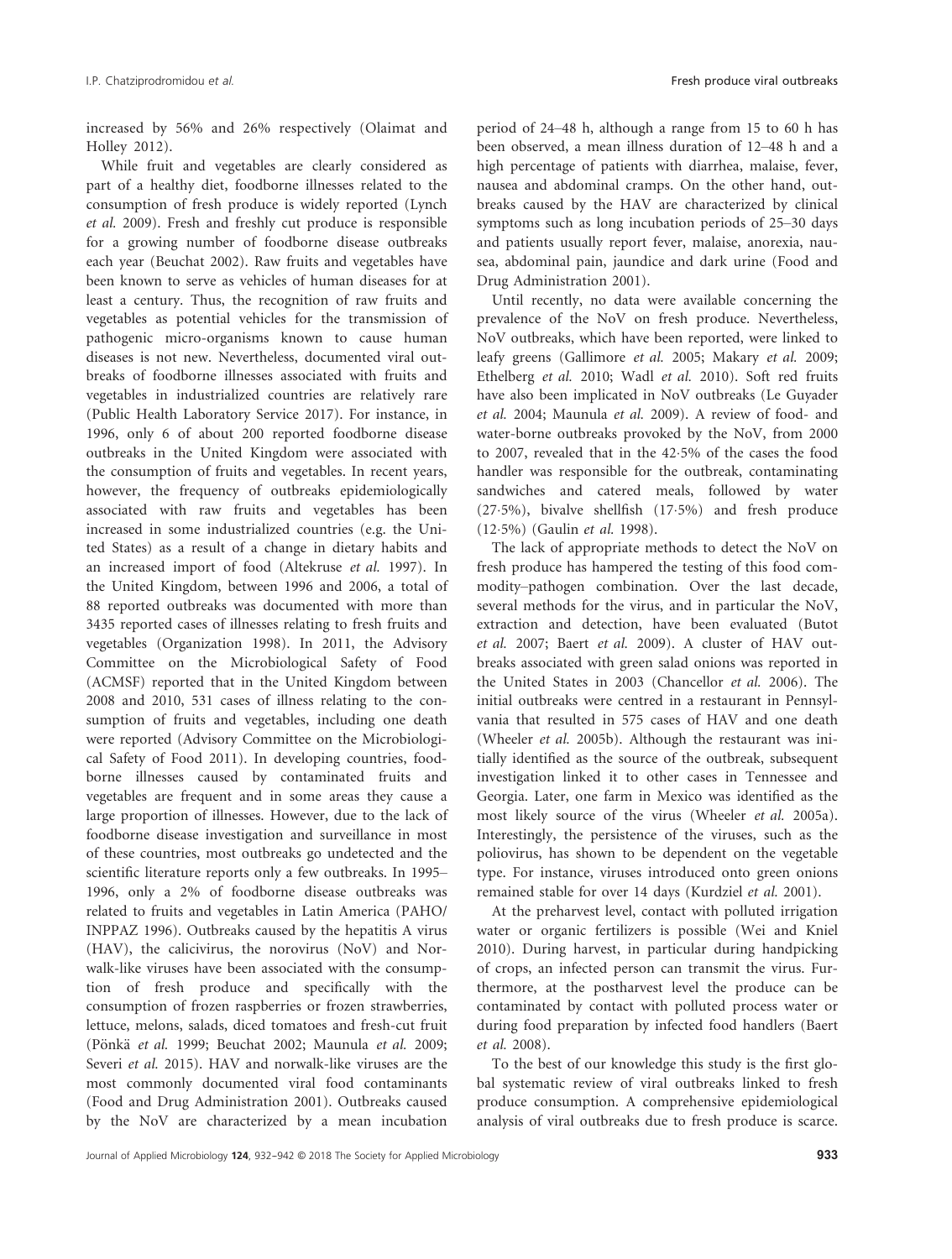To improve the understanding of viral outbreaks induced by fresh produce, we conducted a systematic review describe the spatial and temporal distribution and magnitude of all foodborne outbreaks related to the co sumption of fresh produce, in order to highlight the ne of monitoring and surveillance.

# Materials and methods

#### Data sources and search strategy

The PRISMA and ORION statements were used in the search and the analysis process (Stone et al. 2007; Liberati et al. 2009). PubMed/Medline, Scopus, the Eurosurveillance Journal and the Spingerlink electronic journal were the databases used to identify peer—reviewed articles reporting outbreaks associated with fresh produce. The database search was performed between January and September 2017—nevertheless, there had been a continuing reviewing of the database during the whole time the reporting of the systematic review was taking place using the following search terms and their variations in combination: 'outbreaks AND Fresh Produce', 'infectious virus AND Fresh Produce', 'hepatitis A outbreak', 'imported cases AND fresh produce', 'salad AND outbreak', 'berries AND infectious virus', 'strawberries AND infectious virus', 'raspberries AND viral outbreaks'. The titles, key words and abstracts of the articles included in the online databases were searched for these search terms. The grey literature was also searched using the software programme for Monitoring Emerging Diseases (ProMED– mail) using similar search terms.

## Selection criteria

All study design types were included. Single case reports were not included, unless the case was the primary infective case of the outbreak. Non-English language studies were included and translated with the aid of Google translator. The systematic review included both experimental and nonexperimental studies from all years till 2016, totally counting 11063 articles/records (including the records published by ProMED-mail). Additional publications, not found in the electronic searches, were also selected from bibliographies of relevant articles. Also, conference abstracts, editorials and letters to the editor published online were included. Expert opinions and qualitative studies were excluded. All articles that met the inclusion criteria were assessed for validity. Validity was determined on a 10–point scale made a priori (Table 1). Studies not meeting five or more of the 10 validity criteria were excluded due to inadequacy of information.

| Table 1 The selection criteria developed a priori |  |
|---------------------------------------------------|--|
|---------------------------------------------------|--|

|               | Validility criteria                                                                                                 |
|---------------|---------------------------------------------------------------------------------------------------------------------|
|               | Only viral outbreaks                                                                                                |
| $\mathcal{L}$ | Viruses involved in the outbreak                                                                                    |
| 3             | Number of the cases of the outbreak                                                                                 |
| 4             | Symptoms, such as mixed gastroenteritis symptoms, typical HAV<br>infection symptoms, mixed, etc.                    |
| 5             | Country of the epidemic                                                                                             |
| 6             | Country of the fresh produce origin                                                                                 |
|               | Fresh produce species (frozen/fresh strawberries, frozen/fresh<br>raspberries, salad, tomatoes and tomatoes product |

such semi-dried tomatoes, etc.)

- 9 Deaths recorded and number of deaths recorded
- 10 Method of outbreak investigation (epidemiological, laboratory or both)

## Data selection

Fifty-eight scientific articles and 22 reports from ProMED-mail met the inclusion criteria and were all in English, except for two, one in French and one in German. All of them were included in the systematic review.

All studies fulfilled the criteria for the case definition of viral outbreaks linked to fresh produce consumption. Based on each set of criteria, the number of individuals enrolled, was recorded. To analyse the results of the studies, the framework outlined in the PRISMA and ORION statements (Stone et al. 2007; Liberati et al. 2009) was followed for the review process. Outbreak reports and subsequent investigations, including non-randomized studies, form the main body of the evidence regarding the risk factors and the clinical importance of healthcareassociated infections. Major outcome variables were extracted independently by two investigators into a spreadsheet using IBM SPSS Statistics, v.24 with a standardized approach. Any disagreement was resolved by discussion.

#### Assessment of risk of bias

This systematic review may be biased because of risk of bias of the included studies. The quality of the included studies was assessed by two reviewers (IPC and AV), independently and in a blind manner. The quality assessment was based on the McMaster Critical Review Form for quantitative studies (Law et al. 2003) upon three basic criteria referring to (i) sample size, (ii) measurement and (iii) method of analyses. These three factors were scored as 'a', 'b' or 'c', if no criteria were met, only some criteria were met and all criteria were met respectively.

<sup>8</sup> Hospitalization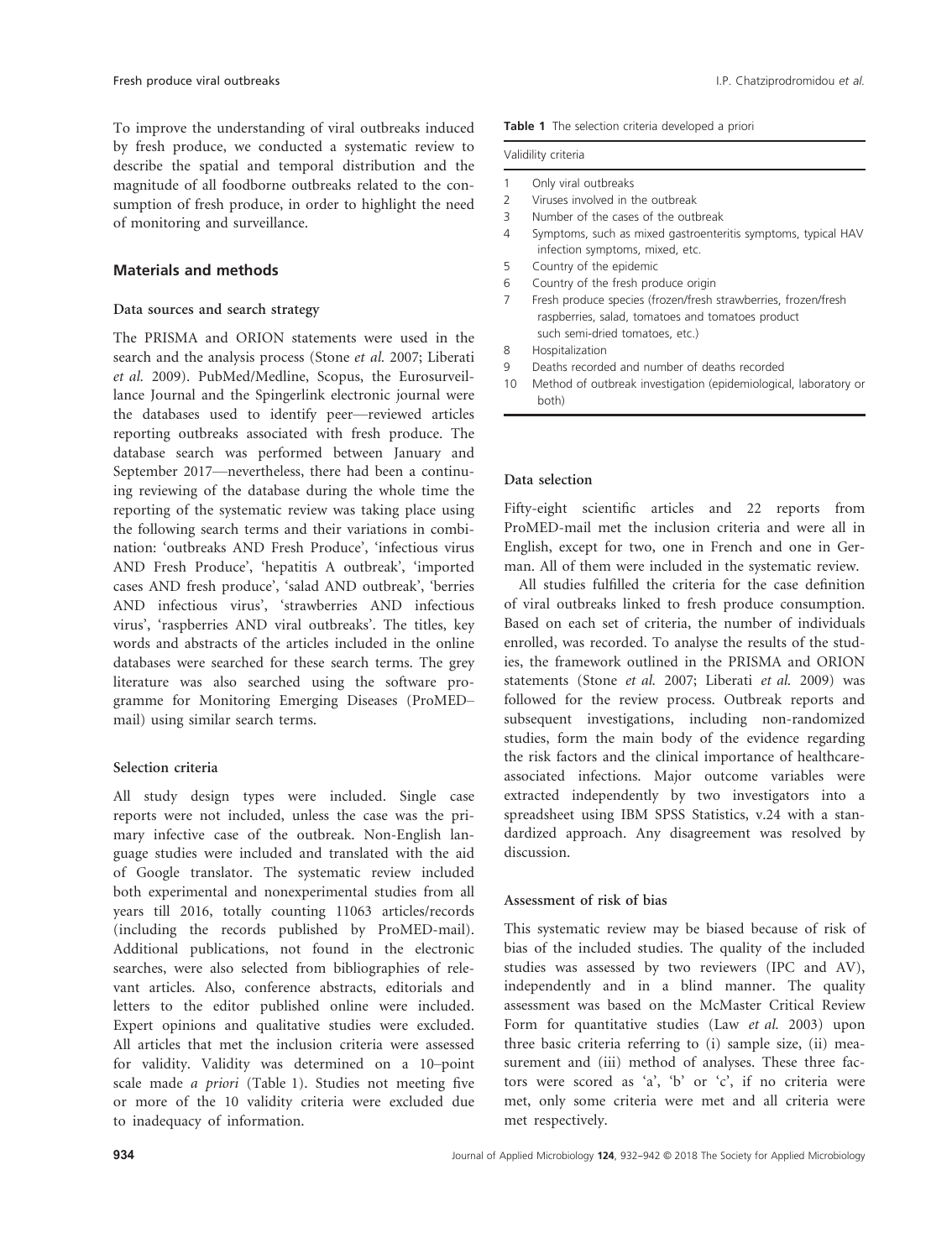# Results

## Study selection process and search results

The study selection process is outlined in Fig. 1. The literature search yielded 10,675 articles, namely 570 from Eurosurveillance, 2224 from Springerlink, 2461 from PubMed/Medline and 5420 from Scopus. From these articles, 4363 were duplicates, leaving a total of 6312. After initial review of all these 6312 studies, 3503 articles were discarded after title and abstract review, while 2751 were discarded, after full screen and/or during the data extraction process, as they did not meet the eligibility criteria set. The publications were related to (i) Salmonella spp., Cryptosporidium spp., Yersinia spp., Q fever, E. coli, Listeria and other bacterial foodborne outbreaks, (ii) laboratory investigation methods, (iii) sanitation methods of fresh produce, and (iv) risk assessment/management of fresh produce. Only 58 research articles met the inclusion criteria and reported a total of 130 fresh produce-borne outbreaks. Also, ProMED reported 388 outbreaks associated with fresh produce consumption, but only 22 (22 of 388, 57%) outbreaks were of viral origin and were finally included in this study; the rest were bacterial outbreaks or referred to plant diseases. Finally, 80 articles/records were included.

#### Assessment of risk of bias

Each sample size, measurement and method of analyses was considered as substantial in the quality assessment process. Only four of the included studies received the maximum score for all criteria set.

# Characteristics of the included studies

Of the 152 outbreaks associated with fresh produce recorded in the scientific literature and ProMED-mail, all reported the number of cases. The largest outbreak occurred in schools and kindergartens in Germany, in 2012, where more than 11,000 schoolchildren witnessed mixed gastroenteritis symptoms of NoV infection, due to the consumption of frozen strawberries (ProMED-mail record). The second largest outbreak was recorded in a restaurant, in Pennsylvania, in 2005. Of the 601 patients reported, who contracted HAV after green onion consumption, three died and at least 124 were hospitalized (Wheeler et al. 2005a). From 1 January 2013 to 31 May 2013, a total number of 352 cases of HAV were reported in the SEIEVA surveillance system (Integrated Epidemiologic System for Acute Viral Hepatitides, which is a special surveillance program, where clinical information and epidemiological risk factors are collected by Public Health



Figure 1 Study selection process.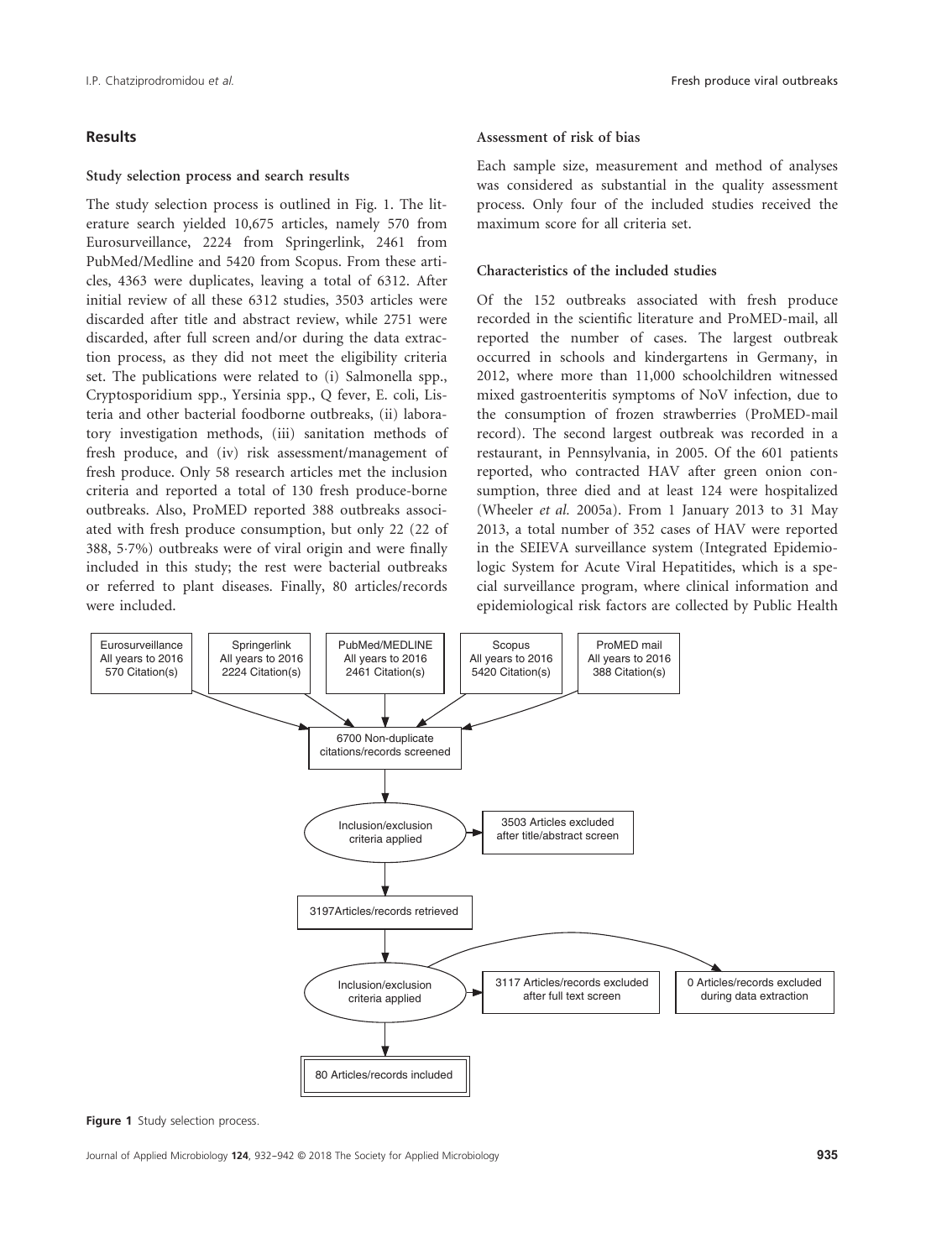Service Units) corresponding to a 70, 54 and 34% increase in HAV notifications compared to the same period in 2012, 2011 and 2010 respectively. A total of 159 people were hospitalized. However, no acute liver failures or deaths occurred (Rizzo et al. 2013). Also, in May 2013, an outbreak of symptomatic HAV infections occurred in the United States. Of the 165 patients identified from 10 states, 69 (42%) were admitted to hospital, two developed fulminant hepatitis and one needed a liver transplant; no one died (Lynch et al. 2009). Almost 10% of the included outbreaks caused by a viral pathogen, namely 899 of 8907 patients, reported hospitalization, whereas in six outbreaks caused by viral pathogens, nine people died. In 625% of the outbreaks, the number of the cases was lower than 50, while 79% involved between 51 and 100 cases, 72% between 101 and 150 cases, 99% between 151 and 200 cases and 125% over 201 cases.

The yearly distribution of the outbreaks is shown in Fig. 2. Concerning the duration of the outbreak, 113 (747%) outbreaks lasted a maximum 1 month, while 8 (51%) lasted for more than 2 months. A large number  $(119, 78.3%)$  of outbreak studies did not mention the age groups of the cases. In all recorded outbreaks, people of various ages were infected, while their age ranged between 3 and 52 years. Thirty-two outbreaks (211%) presented only epidemiological data, while 120 (789%) carried out both epidemiological and laboratory investigations with fresh produce sample analyses.

The reported outbreaks occurred in 28 different countries (21 studies documented two or more outbreaks). The geographical distribution of the studies was uneven and is demonstrated in Fig. 3. The majority of the reported outbreaks were in Europe (724%) followed by North America (158%), Asia (66%), Australia (33%), Africa (13%) and South America (07%). The largest number of the outbreaks was reported in both Denmark and Finland (191%). The rest were reported in Sweden (132%), the United States (125%), EU-EFTA countries (46%), Norway (39%), the Netherlands, Australia, the United Arab Emirates, the United Kingdom and Canada in the same rate  $(2.6\%)$ , Germany  $(2\%)$ , Egypt, France and Italy in the same rate (13%) and, finally, India, Korea, Thailand, China, Japan, Brazil, Portugal, New Zealand, Israel, Ireland, Hawaii, Austria and Russia, also, in the same rate  $(0.7\%)$ .

Almost half (74 records, 48.7%) of the outbreaks reported NoV as the pathogen of infection and 461% (70 records) of the outbreaks reported HAV, followed by norwalk (four records, 2.6%), the rotavirus (three records, 2%) and sapovirus (one record, 07%). Most reported NoV fresh produce outbreaks (63 of 74, 851%) occurred in Europe, followed by six outbreaks in Asia  $(8.1\%)$ , four outbreaks in North America  $(5.4\%)$  and one reported outbreak in South America (14%). Furthermore, most reported outbreaks due to the HAV were also reported in Europe (45 outbreaks, 643%), followed by North America (18 outbreaks, 257%), Australia (five outbreaks, 71%) and Africa (two outbreaks, 29%). The NoV genogroup I was identified in 59.5% of the cases, the NoV genogroup II was identified in only 162% of the cases, while in 81% of the cases, the genotype was not mentioned and in 14% the genotype was characterized as mixed (of both GI and GII genotypes). In the rest reports/publications, 149% of the cases did not characterize the NoV strain. Concerning the HAV cases, the HAV strain was missing in 457% of the cases, while 186% were of the 1B strain, 157% were of the 1A strain, 129% were of an unknown subtype and 71% were of the 3A strain.

Also, the majority of the fresh produce viral outbreaks  $(36.1\%)$  occurred during spring. Seasonality was reported in 81.9% of outbreaks and was documented  $(P < 0.01)$ as follows: 317% of NoV outbreaks were reported during spring, 238% during summer and 445% during winter, while HAV outbreaks mainly occurred during spring and autumn at a rate of 25% and 20% respectively.

The majority of the fresh produce viral outbreaks occurred in schools (185%) and restaurants/cafes or caterings (13%). Most NV outbreaks occurred in caterings (203%) and schools/childcare facilities (156%), followed by restaurants/cafes (125%), canteen/meals on the wheels (94%), hospital and canteen environments, (78%) such as military bases, cruise ships, homes, daycare centres/nursing homes and the British Royal Fleet Auxillary ship (all at the same rate of  $3.1\%$ ) and hotels, conference centres and private parties (also, at the same rate of 1.6%). In 13.5% of the cases, the place of consumption of the suspicious food product was not specified. Concerning the HAV, most outbreaks (25%) were reported in schools/childcare facilities, followed by home and restaurant/café premises (13.9%). The pathogen distribution upon the place of consumption is summarized in Fig. 4. In almost half of the outbreaks (557%), the place where the epidemic occurred was not reported.

Of the total outbreaks, 75 (493%) reported the symptoms of the illness. The most common symptoms were mixed symptoms (25%), mixed gastrenteritis symptoms (vomiting, diarrhoea, stomachpain, muscleaches, headache, nausea, chills, etc.) (158%), and HAV infection symptoms (fever, dark urine, loss of appetite, malaise, vomiting, pale stools, abdominal pain and/or jaundice)  $(7.9\%)$ . The rest of the cases  $(0.6\%)$  sporadically reported symptoms like, headache, nausea, muscle aches, chills and stomach pain. More than half of the outbreaks (507%) did not involve any symptoms, although the cases were epidemiologically and/or laboratory verified.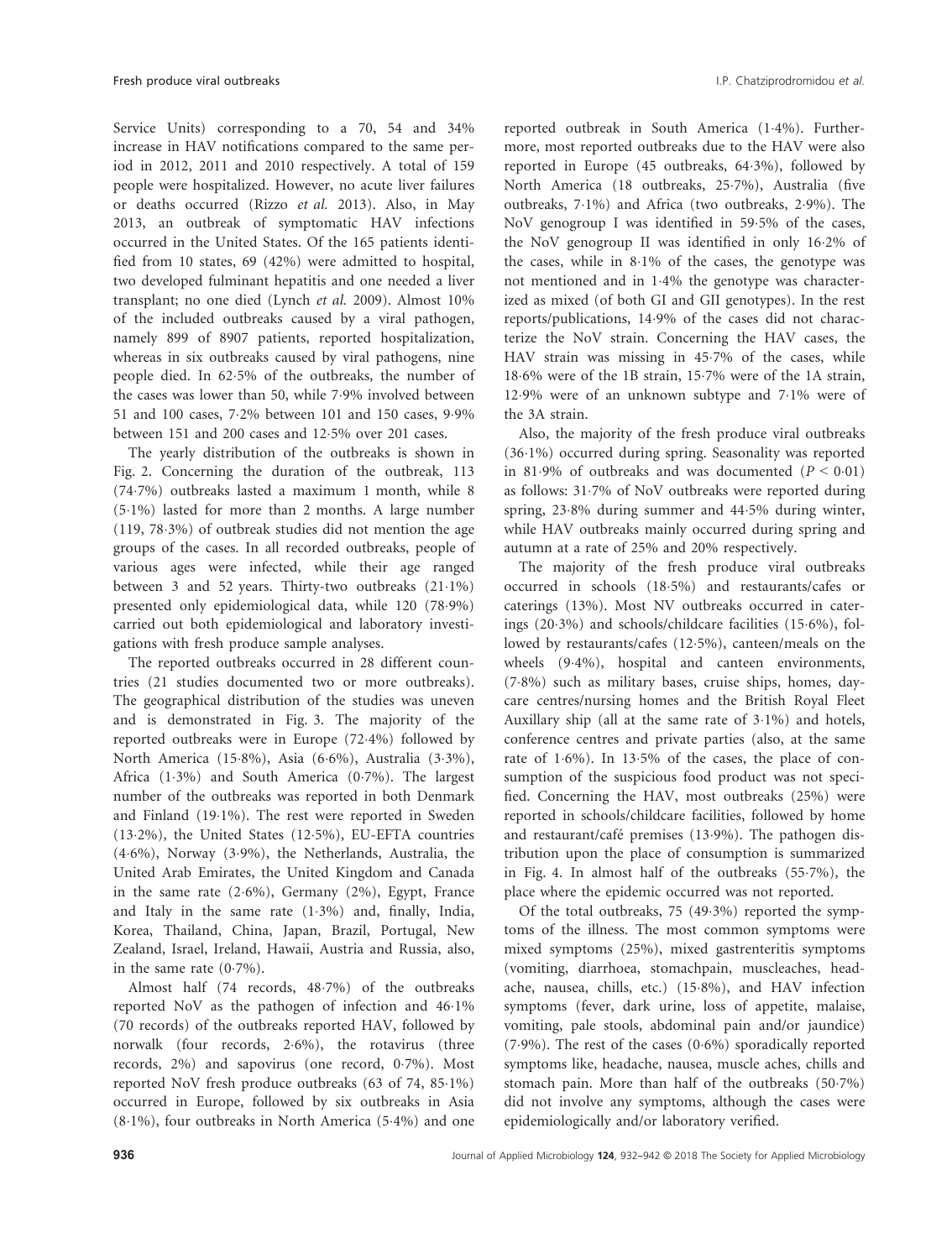

Figure 2 Fresh produce viral oubreaks per year (all years to 2016).



Figure 3 Global distribution of viral outbreaks linked to fresh produce consumption. [Colour figure can be viewed at wileyonlinelibrary.com]

The fresh produce involved in the outbreaks was fruits and vegetables which are listed in Table 2. The most common fresh produce suspected for viral outbreaks was frozen raspberries (237%), frozen berries (191%) and salad items such as canteen salad, rocket salad and green salad (158%). All the outbreaks, except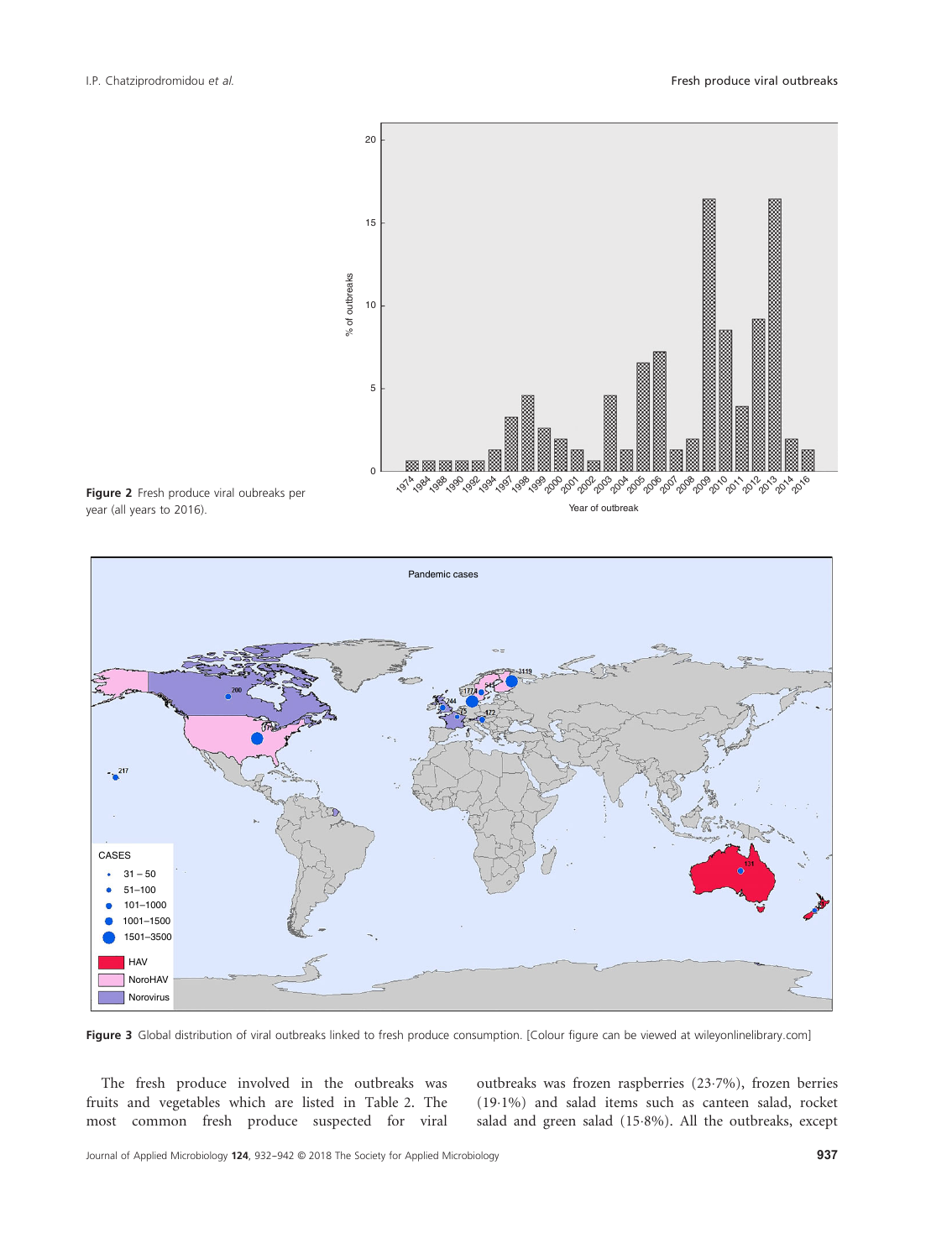

Figure 4 Pathogen distribution upon place of fresh produce consumption. Pathogen:  $\Box$ ), Norwalk; ( ), Sapovirus; ( ), Rotavirus; ( ), Both Nov and HAV;  $\Box$ ), HAV;  $\Box$ ), Nov. [Colour figure can be viewed at wileyonlinelibrary.com]

for one, which were caused by the consumption of frozen raspberries reported the NoV as the vehicle of the infection. Most suspected frozen raspberries (20 of 28, 714%) were collected in Poland, while multiple outbreaks of NoV gastroenteritis associated with these fruits have been reported, especially in Europe (PAHO/ INPPAZ 1996; Pebody et al. 1998; Lund and Snowdon 2000; Food and Drug Administration 2001; Le Guyader et al. 2004; Cotterelle et al. 2005; Falkenhorst et al. 2005; Gallimore et al. 2005; Hjertqvist et al. 2006; The Organic Industry 2008; Maunula et al. 2009; Mulabagal et al. 2010; Odriozola-Serrano et al. 2010; Mei Soon et al. 2012; Olaimat and Holley 2012; Sarvikivi et al. 2012; Public Health Laboratory Service 2017), except for one outbreak that took place in Canada, in 1997 (Nygard et al. 2001) and one in North America (Gaulin et al. 1999). Most reported outbreaks due to frozen berries were reported in Europe (897%) (Dentinger et al. 2001; Public Health Laboratory Service 2017) followed by North America (69%) and Australia (34%) (Promed report). The majority of the suspected lettuce (588%) caused NoV outbreaks, followed by the norwalk virus  $(17.6\%)$ , the HAV  $(11.8\%)$ , and the rota- and sapovirus (both 5.9%).

Also, the majority of the NoV outbreaks (872%) were caused by frozen fresh produces. Nevertheless, the consumption of fresh produce is exclusively associated with the NoV outbreaks. Finally, all the HAV outbreaks were exclusively caused by frozen fresh produces.

The fresh produce-harvesting areas were located in five continents: Europe (19 $\cdot$ 1%), Asia (7 $\cdot$ 9%), Africa (4 $\cdot$ 6%), North America (39%) and Australia (07%). Of the outbreaks, 638% did not report the country of the fresh produce harvesting area. The fresh produce derived from nine different countries such as Poland, Turkey, China, Egypt, France, Canada, Mexico, Bosnia and Australia.

## **Discussion**

This systematic review has studied the distribution and the risk factors of viral outbreaks related to the consumption of fresh produce.

The study has a few limitations which can be categorized into two groups: systematic review limitations and primary literature reporting limitations. The eligibility criteria set in the systematic review and the methodology followed, like the search terms and their combinations, may have influenced the results obtained. It was difficult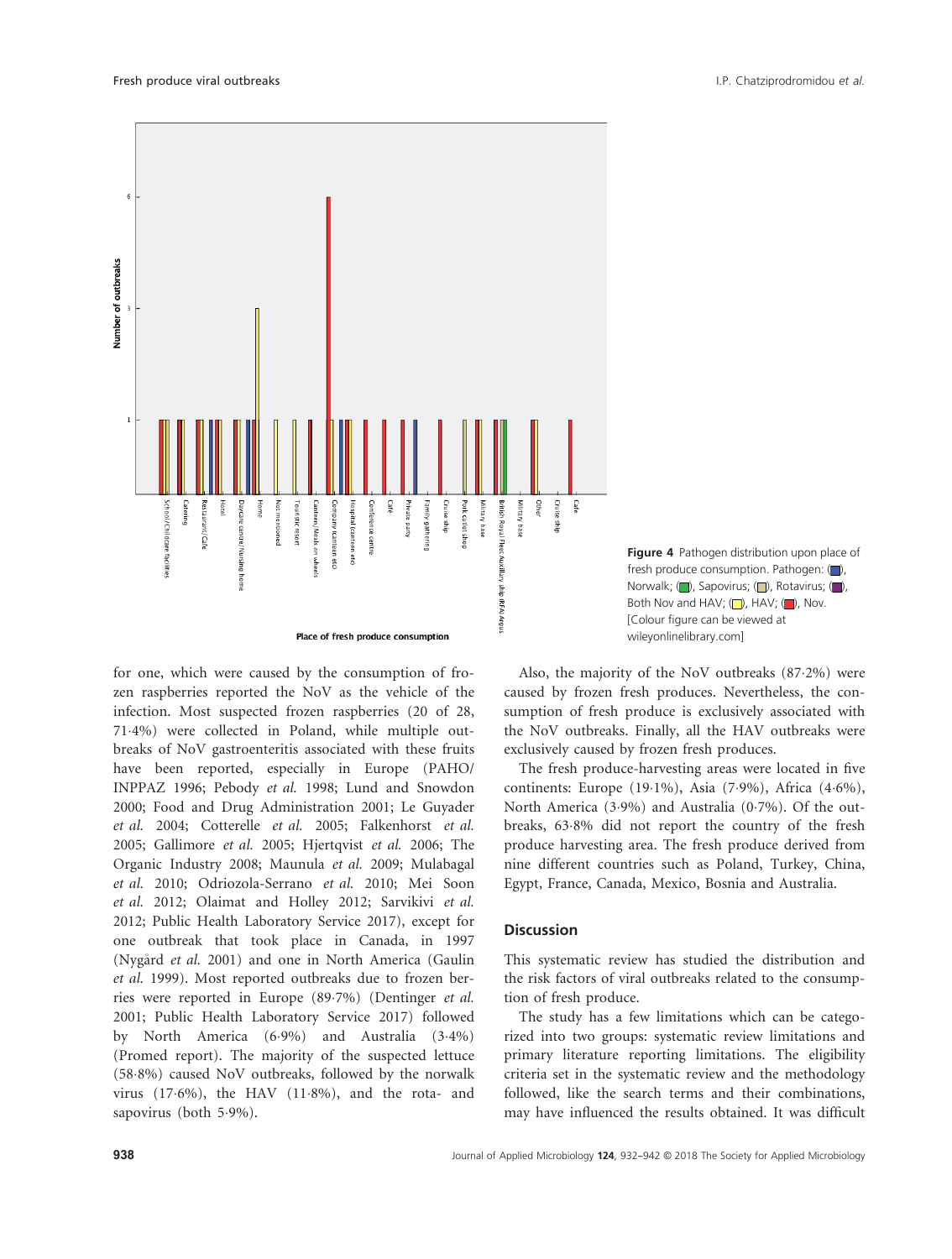Table 2 Type of fresh Produce implicated in viral outbreaks from the scientific literature and ProMED reports

|                            | Scientific literature |        | ProMED mail    |      |
|----------------------------|-----------------------|--------|----------------|------|
| Vehicle                    | Frequency             | %      | Frequency      | $\%$ |
| Frozen raspberries         | 36                    | 27.7   | 4              | 18.2 |
| Frozen berries             | 31                    | 23.9   | $\mathcal{L}$  | 9.1  |
| Salad                      | 26                    | $20-1$ | 3              | 13.6 |
| Lettuce                    | 7                     | 5.3    |                |      |
| Frozen strawberries        | 7                     | 5.3    | 4              | 18.2 |
| Green onion                | 3                     | 2.3    |                |      |
| Orange juice               | $\mathcal{P}$         | 1.5    | 1              | 4.5  |
| Tomatoes                   | $\overline{2}$        | 1.5    | $\mathcal{P}$  | 9.1  |
| Pomegranate arier          | $\overline{2}$        | 1.5    |                |      |
| Frozen fruit blend         | $\overline{2}$        | 1.5    |                |      |
| Frozen semi-dried tomatoes | $\overline{2}$        | 1.5    |                |      |
| Mixed (salad fruits, etc.) | $\overline{2}$        | 1.5    | 4              | 18.2 |
| Salad dressing             | 1                     | 0.8    |                |      |
| Fresh strawherries         | 1                     | 0.8    |                |      |
| Semi-dried tomatoes        | 1                     | 0.8    | $\overline{2}$ | 9.1  |
| Frozen mango               | 1                     | 0.8    |                |      |
| Fresh mango                | 1                     | 0.8    |                |      |
| Dried fruit                | 1                     | 0.8    |                |      |
| Pumpkin salad              | 1                     | 0.8    |                |      |
| Orange mousse              | 1                     | 0.8    |                |      |
| Total                      | 130                   | 100    | 22             | 100  |

to achieve the optimal balance between sensitivity and specificity, as time and resource constraints limited the number of abstracts which could be screened for inclusion. This was due to the fact that we relied on articles mentioning 'fresh produce outbreaks' in their title, abstract or keywords so that they could easily be identified by the search engines. For example, ProMED-mail reported 388 outbreaks associated with fresh produce such as vegetables and fruits, but only 22 were found to be of viral origin; all the others were of bacterial origin or referred to plants per se. It was difficult to make comparisons between outbreaks, as there was substantial variation in case definitions between the outbreaks identified; accounts based on self-reported cases had a substantially higher mean number of cases than those requiring a clinical diagnosis or laboratory confirmation and those that did not report the type of the case definition had, on average, the largest number of cases. The calculation of the attack rate is also likely to have varied by study.

Additionally, it is widely accepted that outbreaks are often not reported, whereas reporting varies upon each country's special characteristics (like primary health system organization, administrative organization of public health services, etc.) and may lead to heterogeneity among countries (Kroneman et al. 2006; Bellou et al. 2013). Thus, the global distribution of viral outbreaks linked to fresh produce consumption as reported in the scientific

literature is also likely to be prone to considerable publication bias. This may bias our results and conclusions, as well. This review also recorded the lack of details in the studies. For example, it was difficult to assess the evidence supporting the classification of the outbreaks as foodborne or the degree of association between fresh produce and disease given the limited amount of information often provided, particularly in the ProMED-mail reports. A quarter (25%) of those which provided the number of cases did not report the type of case definition used, that is, whether they were laboratory-confirmed, clinically diagnosed or self-reported cases.

The number of foodborne illness outbreaks linked to fresh produce which have been reported to the US Centers for Disease Control and Prevention (CDC) have increased during the last years. A part of this increase is due to improved surveillance, but other factors may also come into play. A number of reasons have been proposed for this increased association of foodborne illness with fresh produce. During this same period, there has been a trend towards greater consumption of foods not prepared at home and an increase in the popularity of salad bars (buffets). Greater volumes of intact and chopped, sliced or prepared fruits and vegetables are being shipped from central locations and are distributed over much larger geographical areas to much more people (Berger et al. 2010). This, coupled with the increased global trade, potentially increases human exposure to a wide variety of foodborne pathogens and also increases the chances that an outbreak will be detected. Definite reasons for the increase in all kinds of foodborne illnesses during summer time are not fully understood, although abusive temperatures and a higher consumption of fresh produce during the summer months are likely to play a significant role.

The scientific literature suggests that, of those fresh produce linked to foodborne viral outbreaks, the NoV and the HAV occur in the highest numbers of cases. For example, a similar review of produce-associated outbreaks in the United States from 1973 to 1997 found that viruses accounted for only 20% of the outbreaks in which an agent was identified, mostly due to the HAV (Sivapalasingam et al. 2004). Since then, improvements in diagnostics have led to a surge in reported NoV outbreaks. The NoV is now widely viewed as the leading cause of foodborne illness and is likely to be a much larger contributor to produce-associated outbreaks (Widdowson et al. 2005; Berger et al. 2010). Newell et al. recognize that awareness and surveillance of viral foodborne pathogens remains poor but emphasis is only placed on the HAV, the NoV, the rotavirus and the SARS (Newell et al. 2010). Ahmed et al. investigated a NoV global prevalence in gastroenteritis and classified NoV as a key gastroenteritis pathogen associated with almost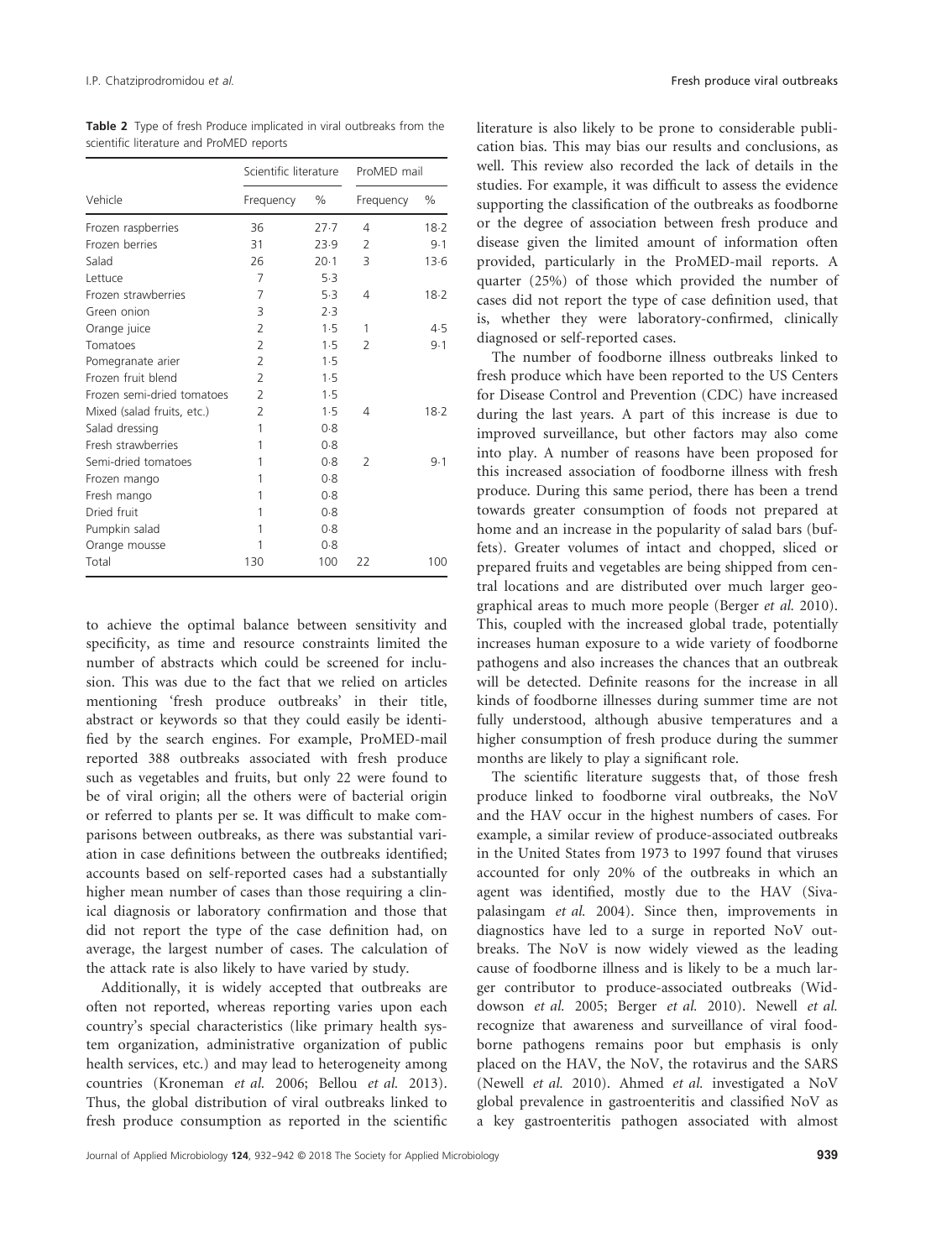20% of all cases of acute gastroenteritis (Ahmed et al. 2014). Verhoef et al. presented NoV increase in 2006 compared to 2002, in the Netherlands, attributing this increase to different/new variants and different circumstances (Verhoef et al. 2008).

Viruses cannot grow in or on food but may sometimes be present on fresh produce as a result of faecal contamination (Seymour and Appleton 2001). This contamination can occur either pre- or postharvest (Beuchat and Ryu 1997; Beuchat 2002; Carter 2005). Preharvest sources include soil, faeces, irrigation water, reconstituted fungicides and insecticides, dust, insects, inadequately composted manure, wild or domestic animals and human handling. Human handling can contribute to postharvest contamination along with harvesting equipment, transport containers, insects, dust, rinse water, ice, transport vehicles and processing equipment (Beuchat 2002).

This review suggests that outbreaks linked to fresh produce occur especially during the spring months. Nevertheless, the transmission of the NoV occurs yearly but with a higher incidence of disease during the winter months and in temperate climates (Schmid et al. 2007). Over 80% of all foodborne outbreaks occur from November to April. People can get NoV illness many times during their lifetime, and outbreaks can affect people of all ages and in a variety of settings (ProMed).

However, the symptoms of the disease reported in most viral outbreaks linked to fresh produce consumption were similar and were described as 'mild' gastroenteritis with clinical features consistent with the NoV and the HAV. The NoV was first recognized in association with point-source outbreaks of gastroenteritis, and such outbreaks remain the most common situation in which the NoV has been implicated as an etiologic agent (Treanor and Dolin 2005).

There have been reports of outbreaks where the NoV has been epidemiologically associated with various items of fresh produce, such as washed salads, imported frozen raspberries, green salads, fresh-cut fruits and potato salad (Harris et al. 2003). Also, the HAV outbreaks associated with fresh produce, particularly soft fruits and salads, have been reported by several countries. Iceberg lettuce (Mei Soon et al. 2012) strawberries (ProMED-mail) (Hutin et al. 1999), diced tomatoes (ProMED-mail) (Williams et al. 1994; Wadl et al. 2010) and salad items (Pebody et al. 1998; Nygård et al. 2001) have all been implicated. Fresh produce contributes to the transmission of viral infections. There is a lack of information on the survival of viruses on fresh produce related to shelf life and types of packaging. Information is also lacking on the efficiency of current washing and decontamination processes for the removal of viruses. Studies are therefore required to provide this information for the NoV, the NLVs and the HAV in particular. Foodborne outbreaks related to fruit and vegetable products are probably mainly transmitted via two routes. These products can be contaminated by preharvest manipulation (contaminated irrigation water) or by postharvest contamination (infected food handlers, contaminated equipment and process water used). Improving, the understanding of the impact that the fresh produce consumption has on foodborne disease, is an important step towards finding ways to mitigate the risks. At a time, when fresh produce production is predicted to increase both the frequency and the intensity of viral outbreaks linked to fresh produce consumption in many regions, understanding and reducing the impact of these events is vital not only for the health of a majority of people, but also for the growth and development of fresh produce production.

## Acknowledgements

None.

# Conflict of Interest

None.

# References

- Advisory Committee on the Microbiological Safety of Food. (2011) Annual report 2011.
- Ahmed, S.M., Hall, A.J., Robinson, A.E., Verhoef, L., Premkumar, P., Parashar, U.D., Koopmans, M., Lopman, B.A. (2014) Global prevalence of norovirus in cases of gastroenteritis: a systematic review and meta-analysis. Lancet Infect Dis 14, 725–730.
- Altekruse, S.F., Cohen, M.L. and Swerdlow, D.L. (1997) Emerging foodborne diseases. Emerg Infect Dis 3, 285.
- Baert, L., Uyttendaele, M., Van Coillie, E. and Debevere, J. (2008) The reduction of murine norovirus 1, B. fragilis HSP40 infecting phage B40-8 and E. coli after a mild thermal pasteurization process of raspberry puree. Food Microbiol 25, 871–874.
- Baert, L., Uyttendaele, M., Stals, A. et al. (2009) Reported foodborne outbreaks due to noroviruses in Belgium: the link between food and patient investigations in an international context. Epidemiol Infect 137, 316–325.
- Bellou, M., Kokkinos, P. and Vantarakis, A. (2013) Shellfishborne viral outbreaks: a systematic review. Food Env Virol 5, 13–23.
- Berger, C.N., Sodha, S.V., Shaw, R.K. et al. (2010) Fresh fruit and vegetables as vehicles for the transmission of human pathogens. Environ Microbiol 12, 2385–2397.
- Beuchat, L.R. (2002) Ecological factors influencing survival and growth of human pathogens on raw fruits and vegetables. Microbes Infect 4, 413–423.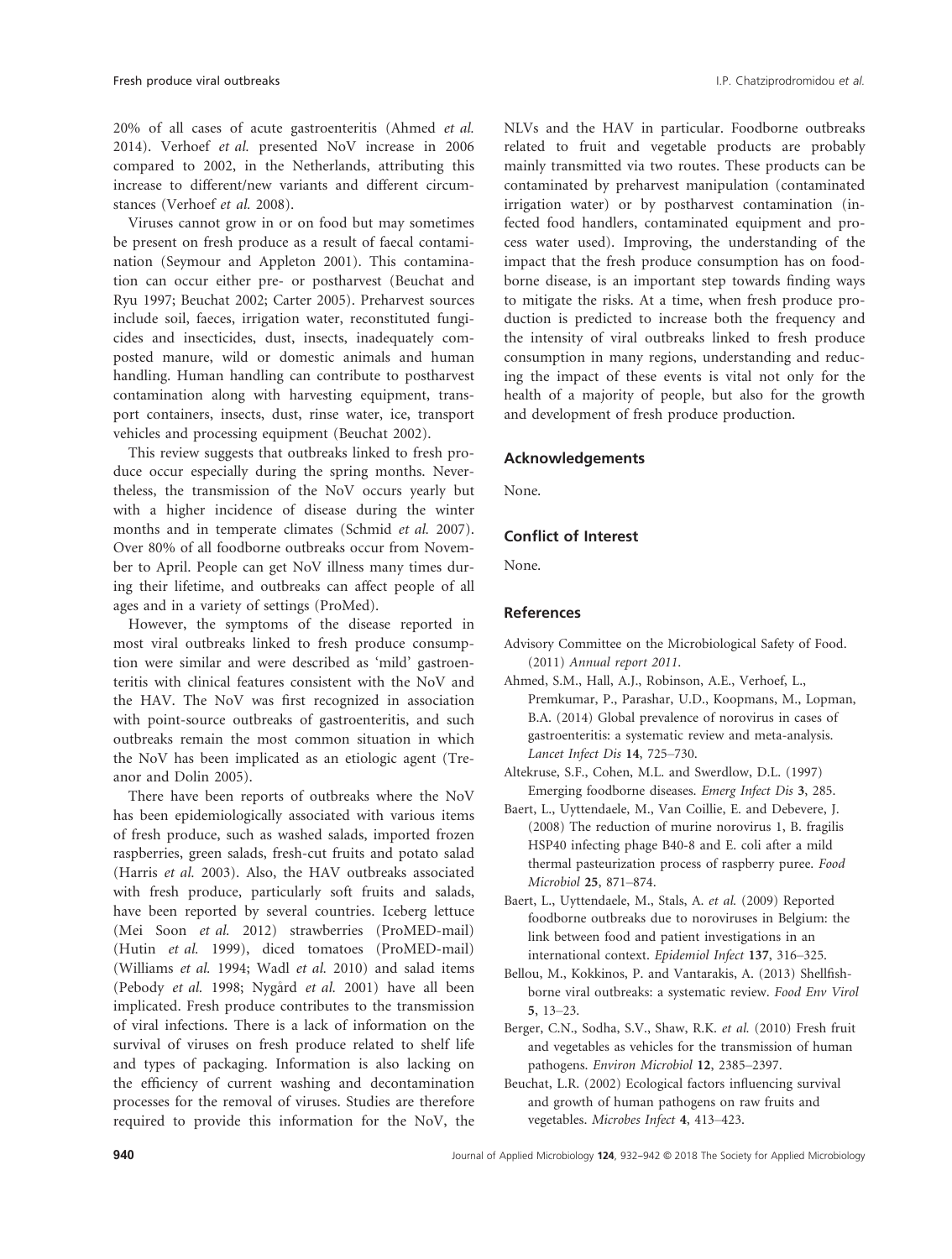Beuchat, L.R. and Ryu, J.-H. (1997) Produce handling and processing practices. Emerg Infect Dis 3, 459.

Birmpa, A., Sfika, V. and Vantarakis, A. (2013) Ultraviolet light and ultrasound as non-thermal treatments for the inactivation of microorganisms in fresh ready-to-eat foods. Int J Food Microbiol 167, 96–102.

Butot, S., Putallaz, T. and Sanchez, G. (2007) Procedure for rapid concentration and detection of enteric viruses from berries and vegetables. Appl Environ Microbiol 73, 186–192.

Carter, M.J. (2005) Enterically infecting viruses: pathogenicity, transmission and significance for food and waterborne infection. J Appl Microbiol 98, 1354–1380.

Chancellor, D.D., Tyagi, S., Bazaco, M.C. et al. (2006) Green onions: potential mechanism for hepatitis A contamination. J Food Prot 69, 1468–1472.

Cotterelle, B., Drougard, C., Rolland, J. et al. (2005) Outbreak of norovirus infection associated with the consumption of frozen raspberries, France, March 2005. Euro Surveill 10, E050428.

Dentinger, C.M., Bower, W.A., Nainan, O.V. et al. (2001) An outbreak of hepatitis A associated with green onions. J Infect Dis 183, 1273–1276.

Ethelberg, S., Lisby, M., Bottiger, B., et al. (2010) Outbreaks of gastroenteritis linked to lettuce, Denmark, January 2010. Euro Surveill 15, 19484.

European Union. (2007) Agricultural commodity markets past developments fruits and vegetables, An analysis of consumption, production and trade based on statistics from the Food and Agriculture Organization (FAO), Economic analyses and evaluation G.5, Agricultural trade policy.

Falkenhorst, G., Krusell, L., Lisby, M. et al. (2005) Imported frozen raspberries cause a series of norovirus outbreaks in Denmark, 2005. Euro Surveill Bull Eur sur les Mal Transm Eur Commun Dis Bull 10, E050922-2.

Food and Drug Administration. (2001) Analysis and Evaluation of Prevention Control Measures for the Control and Reduction/Elimination of Microbial Hazards on Fresh and Fresh-cut Produce. College Park, MD: Center for Food Safety and Applied Nutrition.

Gallimore, C.I., Pipkin, C., Shrimpton, H. et al. (2005) Detection of multiple enteric virus strains within a foodborne outbreak of gastroenteritis: an indication of the source of contamination. Epidemiol Infect 133, 41–47.

Gaulin, C.D., Ramsay, D., Cardinal, P. and D'halevyn, M.A. (1998) Epidemic of gastroenteritis of viral origin associated with eating imported raspberries. Can J public Heal Rev Can sante publique 90:37–40.

Gaulin, C.D., Ramsay, D., Cardinal, P. and D'Halevyn, M.-A. (1999) Epidémie de gastro- entérite d'origine virale associée à la consommation de framboises importées. Can J Public Heal 90, 37–40.

Harris, L.J., Farber, J.N., Beuchat, L.R. et al. (2003) Outbreaks associated with fresh produce: incidence, growth, and survival of pathogens in fresh and fresh-cut produce. Compr Rev food Sci food Saf 2, 78–141.

Hjertqvist, M., Johansson, A., Svensson, N. et al. (2006) Four outbreaks of norovirus gastroenteritis after consuming raspberries, Sweden, June-August 2006. Euro Surveill 11, 3038.

Hutin, Y.J.F., Pool, V., Cramer, E.H. et al. (1999) A multistate, foodborne outbreak of hepatitis A. N Engl J Med 340, 595–602.

Kroneman, A., Vennema, H., Harris, J. et al. (2006) Increase in norovirus activity reported in Europe. Euro Surveill Bull Eur sur les Mal Transm Eur Commun Dis Bull 11, E061214-1.

Kurdziel, A.S., Wilkinson, N., Langton, S. and Cook, N. (2001) Survival of poliovirus on soft fruit and salad vegetables. J Food Prot 64, 706–709.

Law, M., Pollock, N., Letts, L., Bosch, J. and Westmorland, M. (2003) Critical review form – Quantitative studies. McMaster University Occupational Therapy Evidence-Based Practice Research Group.

Le Guyader, F.S., Mittelholzer, C., Haugarreau, L. et al. (2004) Detection of noroviruses in raspberries associated with a gastroenteritis outbreak. Int J Food Microbiol 97, 179–186.

Liberati, A., Altman, D.G., Tetzlaff, J. et al. (2009) The PRISMA statement for reporting systematic reviews and meta-analyses of studies that evaluate health care interventions: explanation and elaboration. PLoS Med 6, e1000100.

Lund, B.M. and Snowdon, A.L. (2000) Fresh and processed fruits. Microbiol Saf Qual food 1, 738–758.

Lynch, M.F., Tauxe, R.V. and Hedberg, C.W. (2009) The growing burden of foodborne outbreaks due to contaminated fresh produce: risks and opportunities. Epidemiol Infect 137, 307–315.

Makary, P., Maunula, L., Niskanen, T. et al. (2009) Multiple norovirus outbreaks among workplace canteen users in Finland, July 2006. Epidemiol Infect 137, 402–407.

Maunula, L., Roivainen, M., Keränen, M. et al. (2009) Detection of human norovirus from frozen raspberries ina cluster of gastroenteritis outbreaks. Headache 10, 22.

Mei Soon, J., Manning, L., Paul Davies, W. and Baines, R. (2012) Fresh produce-associated outbreaks: a call for HACCP on farms? Br Food J 114, 553-597.

Mulabagal, V., Ngouajio, M., Nair, A. et al. (2010) In vitro evaluation of red and green lettuce (Lactuca sativa) for functional food properties. Food Chem 118, 300–306.

Newell, D.G., Koopmans, M., Verhoef, L. et al. (2010) Foodborne diseases – The challenges of 20years ago still persist while new ones continue to emerge. Int J Food Microbiol 139, S3–S15.

Nygard, K., Andersson, Y., Lindkvist, P. et al. (2001) Imported rocket salad partly responsible for increased incidence of hepatitis A cases in Sweden, 2000-2001. Euro Surveill Bull Eur sur les Mal Transm Eur Commun Dis Bull 6, 151–153.

Odriozola-Serrano, I., Soliva-Fortuny, R. and Martín-Belloso, O. (2010) Changes in bioactive composition of fresh-cut